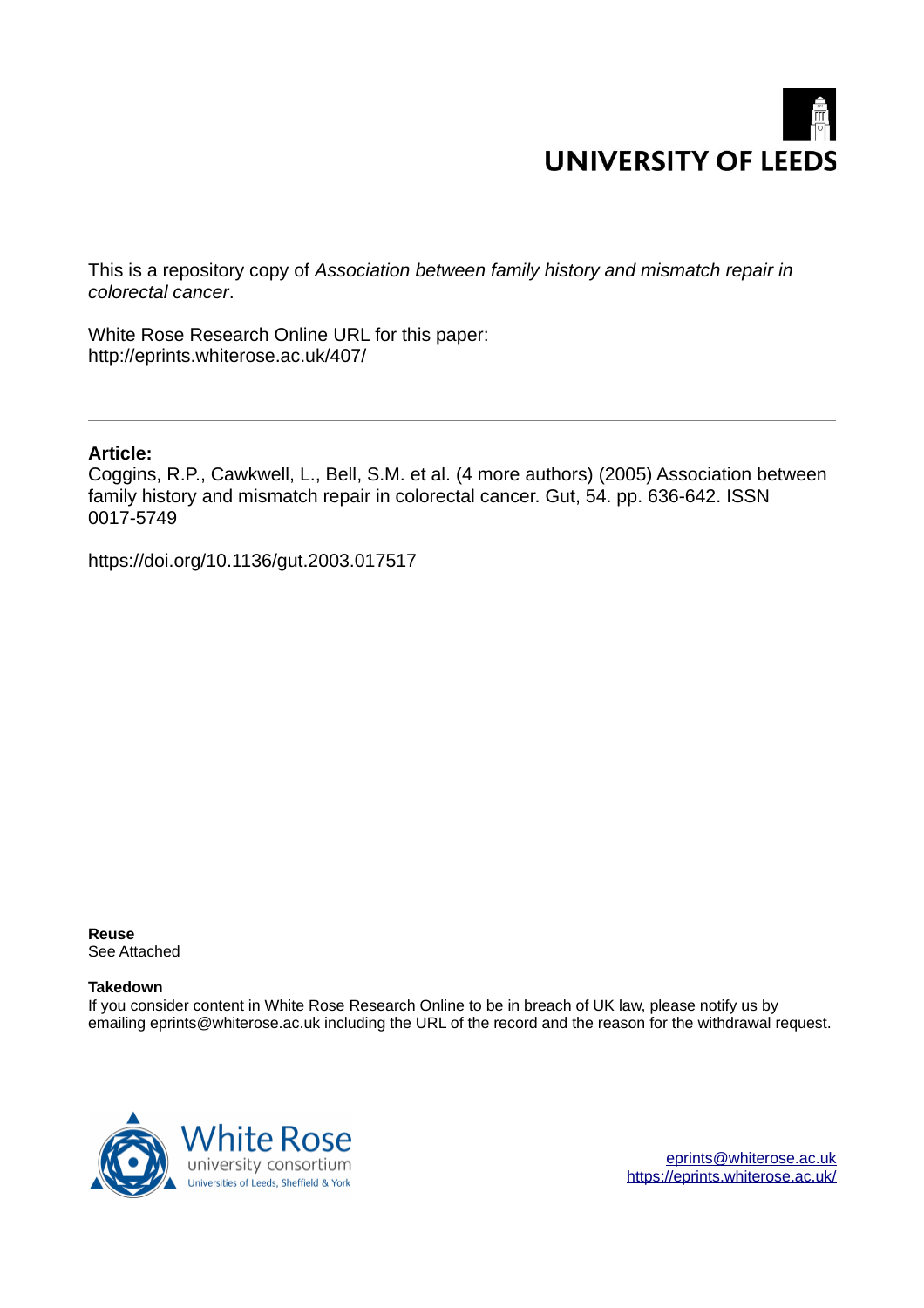## COLORECTAL CANCER

# Association between family history and mismatch repair in colorectal cancer

## R P Coggins, L Cawkwell, S M Bell, G P Crockford, P Quirke, P J Finan, D T Bishop

...............................................................................................................................

Gut 2005;54:636–642. doi: 10.1136/gut.2003.017517

Background and aims: Germline mutations in mismatch repair (MMR) genes cause a greatly increased risk of cancer of the gastrointestinal and female reproductive tracts (hereditary non-polyposis colorectal cancer (HNPCC)). Loss of MMR expression is common in colorectal cancer (CRC) overall. Such loss is assumed to be acquired predominantly, although a population of CRC cases will include individuals with unrecognised MMR mutations. This study examines the association between MMR gene expression and family history of cancer among the CRC population.

Methods: Individuals with CRC were identified from two well characterised populations: (1) consecutive hospital patients (n=644) and (2) a population based cases series (n=249). CRC was examined for expression of hMLH1 and hMSH2 using immunohistochemistry, and expression was related to family history using logistic regression.

Results: hMLH1 and hMSH2 expression was assessed in 732 CRCs with 8% showing loss of expression. No association was seen overall for hMLH1 or hMSH2 expression and family history of CRC. Loss of hMSH2 was predicted by family history of extracolonic cancer (odds ratio (OR) 5.78 (95% confidence interval (CI) 0.95–35.18)) and family history suggestive of HNPCC (OR 27.84 (95% CI 4.37–177.56)). Loss of hMLH1 was not predicted by family history of extracolonic cancer or a family history suggestive of HNPCC but was for a family history of at least two affected relatives (OR 4.88 (95% CI 1.25–19.03)). Conclusions: Individuals with hMSH2 deficient CRC in the general population exhibit a family history and other characteristics suggestive of HNPCC, and may carry germline MMR mutations. Loss of hMLH1 is only associated with a strong family history of extracolonic cancer at older ages, suggesting a novel mechanism

See end of article for authors' affiliations .......................

Correspondence to: Professor D T Bishop, Genetic Epidemiology Division, Cancer Research UK Clinical Centre, Cancer Genetics Building, St James's University Hospital, Beckett St, Leeds LS9 7TF, UK; Tim.Bishop@ cancer.org.uk

Revised version received 30 September 2004 Accepted for publication 26 October 2004

.......................

pproximately 5% of all colorectal cancers (CRCs) are<br>thought to arise as a result of familial adenomatous<br>polyposis or hereditary non-polyposis colorectal cancer<br>(HNPCC). Although these dominantly inherited cancer pproximately 5% of all colorectal cancers (CRCs) are thought to arise as a result of familial adenomatous polyposis or hereditary non-polyposis colorectal cancer susceptibility syndromes account for only a small proportion of CRCs in general, they are of significance because of their associated high cancer risk. Furthermore, their study has greatly increased our understanding of the molecular events driving CRC development. In comparison, familial aggregation of CRC within families in the absence of a recognisable inherited trait is common. Numerous studies have noted that 10–20% of individuals affected by CRC report a close family member also affected by the disease.<sup>12</sup> It is estimated that close relatives of individuals affected by CRC have a two- to fivefold increased risk of developing CRC themselves.<sup>3</sup> Cancer risk increases with the number of first degree relatives affected, and is particularly high if a first degree relative develops CRC under the age of 45 years.<sup>45</sup> Similar studies have reported a close association between family history of CRC and the development of colorectal adenomas.<sup>67</sup>

of susceptibility.

HNPCC is characterised by the development of cancer affecting the gastrointestinal, female reproductive, and urinary tracts.<sup>8</sup> Cancers often occur at a young age, are often multiple, and when arising in the colon are frequently proximal in location. However, there is no characteristic phenotype associated with HNPCC, and diagnosis is dependent on recognition of a strong family history suggestive of dominant inheritance.

HNPCC is known to result from inherited deficiency of mismatch repair (MMR). Human MMR is mediated by a number of genes, including hMLH1, hMSH2, hMSH6, hPMS1, hPMS2, hMLH3, and hMSH3.<sup>9-11</sup> Together these genes are responsible for recognising and initiating repair of mismatched base pairs. Failure of any component of MMR has the potential to allow incorporation of unrecognised base pair mismatches into the genome. This process may be sufficient to affect subsequent expression of genes that are essential to normal cell function, regulation, and growth.<sup>12</sup> Mismatching of base pairs commonly occurs through somatic mutation in microsatellite DNA sequences which consist of simple nucleotide repeats.<sup>13</sup> The resulting microsatellite instability (MSI) is a characteristic of MMR deficiency and is found in the majority of CRCs arising in HNPCC.14 15 To date, germline mutations affecting hMLH1,<sup>16 17</sup> hMSH2,<sup>18 19</sup> hPMS1, hPMS2,<sup>20</sup> and hMSH6<sup>21</sup> have been documented in HNPCC families.

Deficiency of MMR is also known to play a role in the development of CRC more generally. MSI is found in approximately 15% of all CRCs,<sup>13-14</sup> particularly those located in the proximal colon.<sup>22</sup> The significance of MSI in such cancers is unclear. It may be assumed that some cases represent unrecognised HNPCC (that is, in association with germline mutations, even in the absence of a clear family history). However, in the majority of sporadic CRCs, MMR deficiency is thought to be an acquired event, resulting from somatic mutation or abnormal DNA methylation.<sup>23</sup> <sup>24</sup> It is not clear whether the events leading to loss of MMR truly occur by chance or whether some individuals are susceptible to the development of such abnormalities. This study examines the

Abbreviations: MMR, mismatch repair; HNPCC, hereditary nonpolyposis colorectal cancer; CRC, colorectal cancer; MSI, microsatellite instability; OR, odds ratio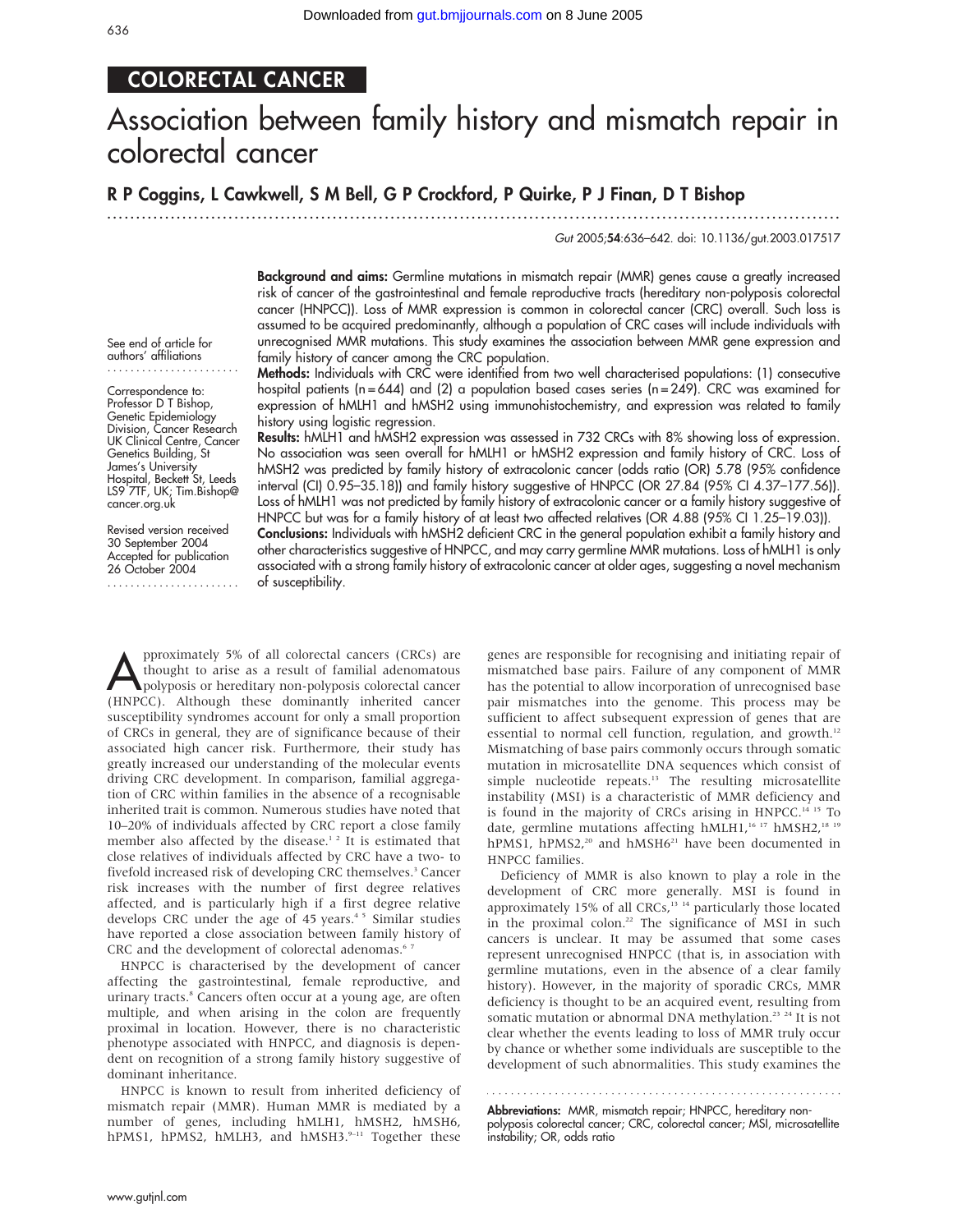relationship between family history of cancer and development of MMR deficient CRC.

## METHOD

## Study population

Two CRC populations were identified. Appropriate ethics approval was obtained and members of each group provided informed consent for participation in this study. Characteristics of the study populations are detailed below.

### Hospital based group

Individuals with histologically proven CRC were identified from the outpatient clinic of a single CRC surgeon. Patients diagnosed consecutively between 1987 and 1999 were approached to participate. If the affected patient was deceased, permission to include that patient in the study was sought from the next of kin.

### Population based group

This group consisted of patients recruited to a multicentre case control study of diet. Eligible patients had histologically confirmed CRC reported to the Yorkshire Cancer Registry between September 1997 and October 1999. All cases were aged between 45 and 80 years, were resident within Leeds, and were treated within the Leeds Teaching Hospitals. The case control study excluded all individuals with a previous diagnosis of cancer, cancer arising in the context of familial polyposis coli, inflammatory bowel disease, or suggestive of metastatic spread.

#### Assessment of family history

After permission was obtained from their general practitioners and/or hospital consultants, individuals from the two CRC study groups were invited to attend for personal interview to assess family history. If the proband was deceased, next of kin were approached. Interviews were undertaken by trained interviewers, with emphasis placed on reports of cancer in first degree relatives (parents, siblings, and children). Particular attention was paid to diagnoses of HNPCC spectrum cancer (colon and rectum, stomach, small bowel, hepatobiliary tract, female reproductive tract, and urinary tract). Cancer diagnoses in relatives were verified against pathology reports, hospital notes, death certificates, or cancer registry records.

Demographic data (current age, age at diagnosis, sex) was recorded for all first degree relatives. Pedigrees were also assessed for features of dominantly inherited cancer susceptibility suggestive of HNPCC using the Amsterdam criteria (I and II) and modified ICG-HNPCC diagnostic criteria outlined in table 1. Details of family history in the hospital based group have been reported in part previously.<sup>25-27</sup>

## Immunohistochemical analysis

## Tissue ascertainment

Paraffin embedded tissue from the identified CRC was obtained for all patients. Tissue sections, each  $4 \mu m$ , were selected for each tumour that contained both CRC tissue and normal colonic mucosa.

## Immunohistochemical assessment of hMLH1 and hMSH2 expression

Expression of hMLH1 and hMSH2 was assessed using an immunohistochemical technique reported previously.<sup>28</sup> Tissue sections were deparaffinised with xylene and rehydrated through graded alcohols to water. Endogenous peroxidase was blocked using 3% (v/v) hydrogen peroxide in methanol for 20 minutes. Antigenic site retrieval was achieved by boiling in 1.5 litres of 1:100 antigen unmasking solution (Vector Laboratories, Peterborough, UK) at 103 kPa for 90 seconds. Subsequent immunohistochemical reactions were performed using the Sequenza system (Shandon, Basingstoke, UK). Non-specific antibody binding was prevented by incubation with 1% casein (Vector Laboratories) in Tris buffered saline (pH 7.6) for 10 minutes. Endogenous biotin was then blocked using the avidin/biotin blocking kit (Vector Laboratories), each applied for 15 minutes. Tissue sections were then incubated with monoclonal hMSH2 antibody (Calbiochem, Nottingham, UK) or monoclonal hMLH1 (Pharmingen, San Diego, California, USA) overnight at 4˚C. Antibodies were made up in a solution of 0.2% casein in Tris buffered saline (pH 7.6), obtaining a final dilution of 1:100 hMSH2 and 1:70 hMLH1. A third slide, not treated with either hMLH1 or hMSH2, served as a negative control. Tissue bound hMSH2 and hMLH1 were identified by addition of a secondary antibody, using the StreptABComplex/HRP Duet Kit (Dako Ltd, High Wycombe, UK), and then visualised using 0.01% 3,3'-diaminobenzidine in Tris buffered saline. Diaminobenzidine staining was intensified using 0.5% copper sulphate in 0.9% saline for five minutes. Sections were then counterstained with haematoxylin.

## Assessment of MMR gene expression

All tissue sections were examined using a light microscope for nuclear staining of hMLH1 and hMSH2 protein. Expression was recorded as normal when nuclear staining was observed. Expression was considered abnormal when nuclear staining in cancer tissue was entirely absent in the presence of normal mucosal and/or lymphoid staining. Inclusion of normal mucosa in each tissue section thus served as an internal control. Staining was reviewed independently by LC or RC, and then re-reviewed jointly by LC and RC. Examples of staining patterns can be found elsewhere.<sup>28</sup>

|         | Table 1 Characteristics of colorectal cancer (CRC) cases presenting to the Leeds |
|---------|----------------------------------------------------------------------------------|
|         | Teaching Hospitals, 1987–1999, with family history data and immunohistochemical  |
| results |                                                                                  |

|                             | Total      | <b>Hospital series</b> | <b>Population series</b> |
|-----------------------------|------------|------------------------|--------------------------|
| Total number of cases       | 732        | 509 (69.5)             | 223 (30.5)               |
| Sex<br>Male (%)             | 417        | 285 (56.0)             | 132 (59.2)               |
| Female (%)                  | 315        | 224 (44.0)             | 91 (40.8)                |
| Age at diagnosis of CRC (y) |            |                        |                          |
| Median                      | 68         | 69                     | 67                       |
| Range                       | $27 - 93$  | $27 - 93$              | $45 - 80$                |
| Tumour location             |            |                        |                          |
| Proximal (%)                | 183 (25.0) | 127 (25.0)             | 56 (25.1)                |
| Distal (%)                  | 549 (75.0) | 382 (75.0)             | 167 (74.9)               |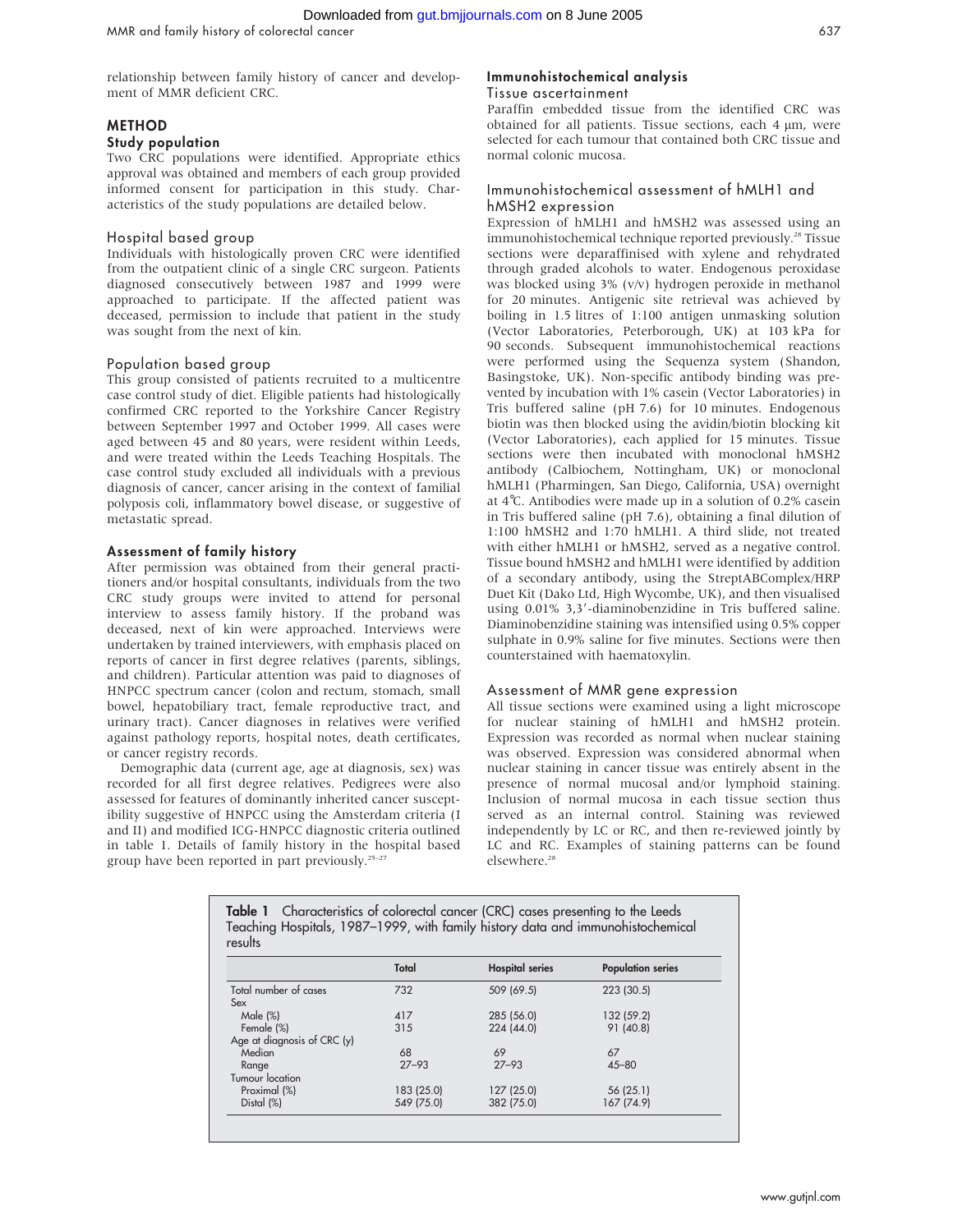**Table 2** Family history characteristics of 732 patients presenting to the Leeds Teaching Hospitals with colorectal cancer, 1987–1999, with family history data and immunohistochemical results

|                               | Total      | <b>Hospital series</b> | <b>Population series</b> | p Value    |
|-------------------------------|------------|------------------------|--------------------------|------------|
| FDR with CRC                  | 142 (19.4) | 102 (20.0)             | 40 (17.9)                | $0.54*$    |
| No of affected FDRs           |            |                        |                          |            |
| $\Omega$                      | 590 (80.6) | 407 (80.0)             | 183 (82.1)               |            |
|                               | 121 (16.5) | 88 (17.3)              | 33(14.8)                 |            |
| $2$ or $3$                    | 21(2.9)    | 14(2.7)                | 7(3.1)                   | $0.39+$    |
| FDR with extracolonic cancer* | 87 (11.9)  | 65 (12.8)              | 22 (9.9)                 | $0.32*$    |
| No of affected FDRs           |            |                        |                          |            |
| $\Omega$                      | 645 (88.1) | 444 (87.2)             | 201 (90.1)               |            |
|                               | 76 (10.4)  | 56 (11.0)              | 20(9.0)                  |            |
| $2$ or $3$                    | 11(1.5)    | 9(1.8)                 | 2(0.9)                   | $0.63 + 1$ |
| FH suggestive of HNPCC        |            |                        |                          |            |
| Total                         | 19(2.6)    | 14(2.7)                | 5(2.2)                   |            |
| None                          | 713 (97.4) | 495 (97.3)             | 218 (97.8)               |            |
| Amsterdam                     | 6(0.8)     | 6(1.2)                 | 0(0)                     |            |
| Modified                      | 13(1.9)    | 8(1.6)                 | 5(2.7)                   | $0.07$ 1   |

CRC, colorectal cancer; FDR, first degree relative; HNPCC, hereditary non-polyposis colorectal cancer; FH, family history.

 $^*\chi^2$  p value compares reports of CRC and extracolonic cancer in relatives of CRC cases identified from hospital and population series.

p value compares number of CRC and extracolonic cancer cases between hospital and population series. tp value from Fisher's exact test.

-p value compares number of family history pedigrees meeting HNPCC criteria between study groups.

## Statistical analysis

Differences in sex and tumour location and reported family history between the two study groups were compared using a two sided  $\chi^2$  analysis and/or Fisher's exact test. Age at diagnosis was compared using the Kruskal-Wallis equality of populations test. The association between loss of expression of hMLH1 and hMSH2 and family history of HNPCC spectrum cancer was assessed using single and multiple logistic regression. Initially the impact of each putative risk factor (for example, age, sex, anatomical location, family history) was assessed separately with logistic regression. As many of these risk factors are interrelated (for example, sex and anatomical location of tumour), we used multiple logistic regression to identify the independent effects of each putative risk factor. Odds ratios (OR) were used as measures of association, together with the associated 95% confidence intervals (CI).

Relative risk estimates, together with the Poisson probability for the relative risk of colorectal and HNPCC spectrum extracolonic cancer in first degree relatives, were calculated by comparing the observed incidence of cancer in the study populations with an expected cancer incidence based on cancer incidence rates in the general population (obtained from the Yorkshire Cancer Registry for the years 1984–1986). Years at risk were determined from current age, age at death, or age at diagnosis of cancer.

Statistical significance was assumed where  $p \le 0.05$ . All statistical analyses were performed using the Stata statistical software package (College Station, Texas, USA).

Table 3 Clinical criteria for suspicion of hereditary nonpolyposis colorectal cancer (HNPCC).<sup>39</sup> Revised ICG-HNPCC criteria (Amsterdam I and II) There should be at least 3 relatives with CRC, or there should be at least 3 relatives with an HNPCC associated cancer (CRC, endometrium, small bowel, ureter, or renal pelvis); all the following should be present: One should be a first degree relative of the other two • At least 2 successive generations should be affected

- 
- At least 1 CRC should be diagnosed before the age of 50
- Familial adenomatous polyposis should be excluded **•** Tumours should be verified by pathological examination

ICG, International Collaborative Group; CRC, colorectal cancer.

## RESULTS

## Population demographics

Hospital based CRC group

A total of 909 cases of CRC were identified in the hospital based group. All cases were diagnosed between 1987 and 1999. Of these, 644 (70.8%) underwent interview to assess family history. Colorectal cancer tissue was obtained for 516 (80.1% of those interviewed) cases with a known family history, and 509 were successfully stained for hMLH1 and hMSH2.

## Population based case control group

A total of 452 residents of Leeds diagnosed with CRC were reported during the recruitment phase of the case control study detailed above. Two hundred and three cases were subsequently found to be ineligible for further study on the basis of age, coexisting or previous disease, ethnic background, or declined the invitation to participate. The remaining 249 individuals comprise the population based case control group although 24 were already part of the hospital based case group and are included in that dataset for this analysis. All cases were aged 45–80 years at the time of diagnosis. All cases underwent interview to assess family history. CRC tissue was obtained for the 226 remaining cases and 223 (98.7%) were successfully stained for hMLH1 and hMSH2.

Characteristics of the study groups are compared in table 1. Both groups were comparable for sex and tumour location. Thirty four (5.3%) hospital based cases were found to have

Table 4 Criteria for suspicion of hereditary nonpolyposis colorectal cancer (HNPCC) based on ICG definition of HNPCC (Lynch syndrome) Familial clustering of CRC and/or endometrial cancer (2 first degree relatives across 2 generations, with further affected second degree relatives) l Associated cancers of: stomach, ovary, ureter/renal pelvis, small

- bowel, hepatobiliary tract, skin (sebaceous tumours)
- Development of cancer at an early age
- Development of multiple cancers, particularly multiple CRCs<br>• Proximal location of CRC Proximal location of CRC

ICG, International Collaborative Group; CRC, colorectal cancer.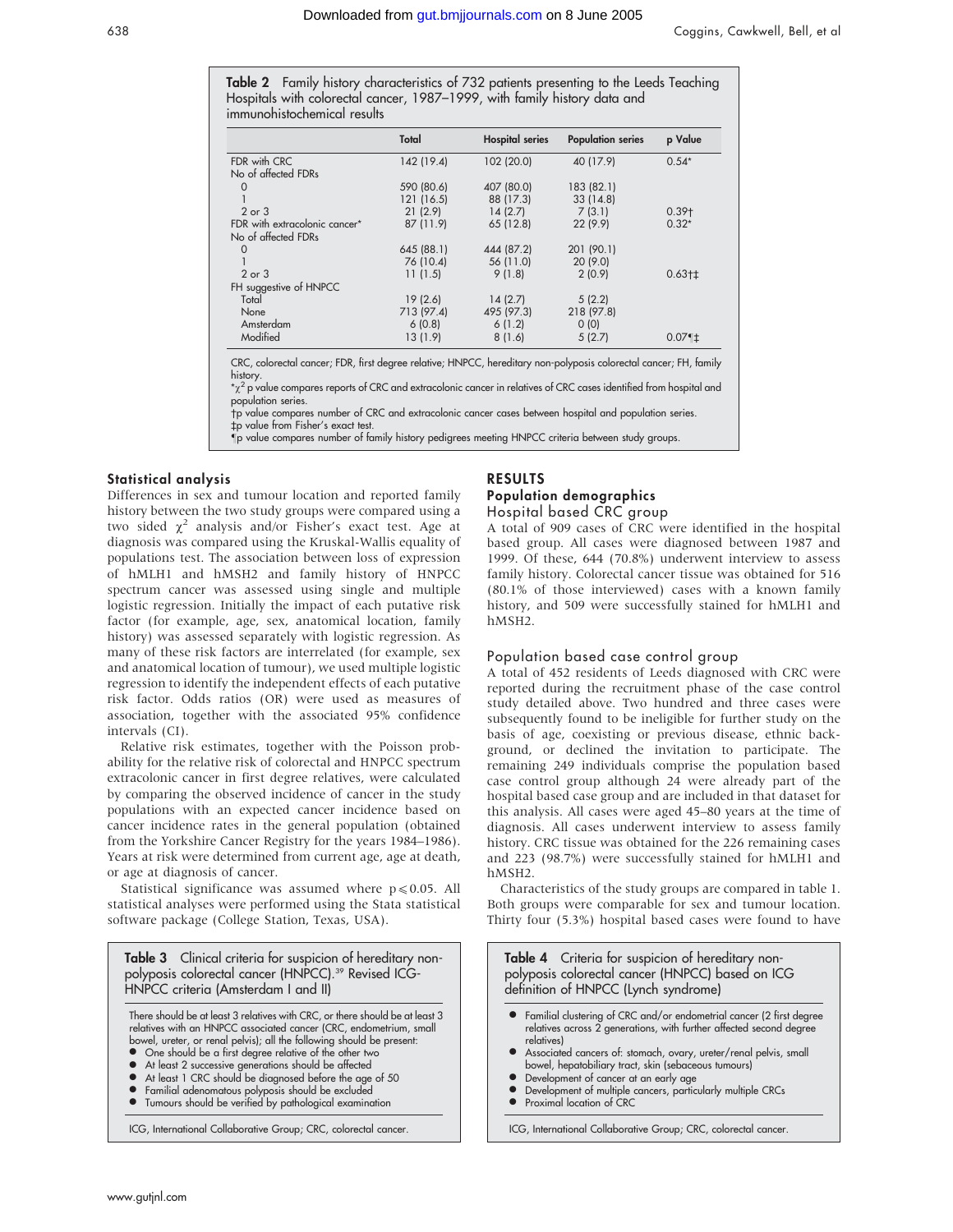#### Downloaded from [gut.bmjjournals.com](http://gut.bmjjournals.com) on 8 June 2005

MMR and family history of colorectal cancer 639

|                                                                            |  |  |  | Table 5 Association between mismatch repair gene expression and family history of |
|----------------------------------------------------------------------------|--|--|--|-----------------------------------------------------------------------------------|
| colorectal and extracolonic cancer based on univariate logistic regression |  |  |  |                                                                                   |

|                                  |                 |                     |          | ັ                         | ັ                        |          |
|----------------------------------|-----------------|---------------------|----------|---------------------------|--------------------------|----------|
|                                  | Loss of hMLH1   |                     |          | Loss of hMSH <sub>2</sub> |                          |          |
|                                  | OR <sub>†</sub> | 95% CI <sub>t</sub> | p Valuet | OR <sub>t</sub>           | 95% CI <sub>t</sub>      | p Valuet |
| Colorectal cancer                |                 |                     |          |                           |                          |          |
| FDR with CRC <sup>+</sup>        | 0.53            | $0.22 - 1.26$       | 0.15     | 1.05                      | $0.12 - 9.45$            | 0.97     |
| No of affected FDRs              |                 |                     |          |                           |                          |          |
| 0 <sup>†</sup>                   | 1.00            |                     |          | 1.00                      |                          |          |
| 1                                | 0.52            | $0.20 - 1.32$       | 0.17     | 0.00                      | $\overline{\phantom{0}}$ | 0.37     |
| $2$ or $3$                       | 0.59            | $0.08 - 4.51$       | 0.61     | 7.34                      | $0.78 - 68.66$           | 0.08     |
| Extracolonic cancer              |                 |                     |          |                           |                          |          |
| FDR with extracolonic cancer*‡   | 0.96            | $0.40 - 2.33$       | 0.94     | 5.04                      | $0.83 - 30.57$           | 0.08     |
| No of affected FDRs              |                 |                     |          |                           |                          |          |
| 0 <sup>†</sup>                   | 1.00            |                     |          | 1.00                      |                          |          |
|                                  | 0.54            | $0.16 - 1.76$       | 0.30     | 5.78                      | $0.95 - 35.18$           | 0.06     |
| $2$ or $3$                       | 4.88            | 1.25-19.03 0.02     |          | 0.00                      |                          | 0.82     |
| FH suggestive of HNPCC           |                 |                     |          |                           |                          |          |
| None                             | 1.00            |                     |          | 1.00                      |                          |          |
| Amsterdam (I and II) or modified | 1.56            | $0.35 - 6.94$       | 0.56     | 27.84                     | $4.37 - 177.56$          | < 0.0001 |

OR, odds ratio; CI, confidence interval; CRC, colorectal cancer; FH, family history; FDR, first degree relative; HNPCC, hereditary non-polyposis colorectal cancer.

\*FH of HNPCC spectrum extracolonic cancer.

Odds ratios, confidence intervals, and p values refer to loss of expression of hMLH1 and hMSH2 compared with `individuals with no affected FDR.

synchronous tumours or occurred in individuals previously affected by a primary HNPCC spectrum cancer. Median age at the time of diagnosis of CRC was lower in the population based group by 1.3 years ( $p = 0.07$ , Kruskal-Wallis equality of populations test). This reflects exclusion of individuals over 80 years of age in the population based group.

#### Family history characteristics

Information was obtained regarding 4824 first degree relatives. Of these, 683 (%) were reported to have been affected by cancer and 207 (38.1%) of these cancers were from the HNPCC spectrum. One hundred and eighty eight (69.9%) were subsequently confirmed against the cancer register, case notes, death certificates, or pathology records. There was no difference in age at diagnosis between the HNPCC spectrum cancer group and the confirmed cancer subgroup (mean ages 66.0 and 65.9 years, respectively (range  $27-95$ ;  $p = 0.53$ ).

Family history characteristics for the study groups are summarised in table 2. There were no significant differences in family history between the two study groups. Family history of CRC (first degree relatives only) was reported in 20.0% and 17.9% of patients in the hospital based and population based groups, respectively (test of equality,  $\bar{p} = 0.52$  by  $\chi^2$  test). First degree relatives affected by HNPCC spectrum extracolonic cancer were reported in 12.8% of hospital based and 9.8% of population based patients (test of equality,  $p = 0.25$  by  $\chi^2$  test). Overall, a first degree relative affected by CRC was reported by 19.3% of the combined hospital and population based groups while 11.9% reported a first degree relative affected by extracolonic cancer. There was one individual with more than two first degree relatives with CRC while one patient (0.2%) reported three first degree relatives affected by extracolonic cancer. Nineteen patients (2.6%) gave a family history that was suggestive of HNPCC. Of these, six (0.8%) met the Amsterdam criteria while 13 (1.8%) met the revised Amsterdam (II) criteria or were suspicious of HNPCC using modified diagnostic criteria.

### hMLH1 and hMSH2 expression in CRC

hMLH1 and hMSH2 expression was assessed in a total of 732 CRCs from the combined study groups. Six hundred and seventy five (92.0%) CRCs exhibited normal expression of both hMLH1 and hMSH2. Of the 57 (8.0%) remaining CRCs, 52 (7.1%) showed no staining for hMLH1 while just five (0.9%) demonstrated loss of hMSH2. Loss of expression was similar in both study groups (Fisher's exact test,  $p = 1.0$ ). Using univariate logistic regression, loss of expression of hMLH1 in CRC tissue was associated with sex (male compared with female: OR 0.49 (95% CI 0.27–0.86);  $p = 0.01$ ) and proximal location (proximal compared with distal: OR 25.02 (95% CI 11.04–56.69);  $p<0.0001$ ). A second HNPCC spectrum cancer was associated with an OR of 2.38 (95% CI 0.88–6.42;  $p = 0.09$ ). Loss of hMLH1 was more common with increasing age at diagnosis (OR 1.05 (95% CI 1.02–1.08);  $p = 0.001$  for each increasing year). Loss of expression of hMSH2 was non-significantly associated with female sex (OR 0.18 (95% CI 0.02–1.68);  $p = 0.13$ ) and the presence of a second HNPCC spectrum cancer (OR 32.8 (95% CI 7.03-153.11); p<0.0001). All hMSH2 deficient CRCs were located in the proximal colon. In contrast with hMLH1 deficient tumours, loss of hMSH2 was less common with increasing age (OR 0.93 (95% CI 0.87–1.00);  $p = 0.06$  for each increasing year).

#### Amsterdam criteria and loss of expression

Nineteen cases had a family history consistent with one of the definitions of HNPCC in tables 3 and 4. Of these, two (10.5%) had loss of expression of hMSH2 and two (10.5%) of hMLH1. All four of the tumours were right sided. The two cases with hMSH2 loss of expression each had a second HNPCC primary (renal pelvis and ovary) plus a family history of CRC and endometrial cancer. One case with hMLH1 loss of expression had a family history of CRC, stomach cancer, and pancreatic cancer while the second had a family history of stomach cancer, pancreatic cancer, and endometrial cancer.

## Family history and hMLH1 and hMSH2 expression

Of the five cases with loss of expression for hMSH2, two had a family history satisfying the modified Amsterdam criteria (see previous section). For hMLH1, nine of the 52 (17.3%) cases with loss of expression had a family history compared with 196 of 484 (28.8%) of those without loss of expression  $(p = 0.07)$  for equal proportions). Family history characteristics of MMR proficient and hMLH1 and hMSH2 deficient CRC are summarised in tables 5–7. Extent of family history was assessed as any first degree relative with cancer and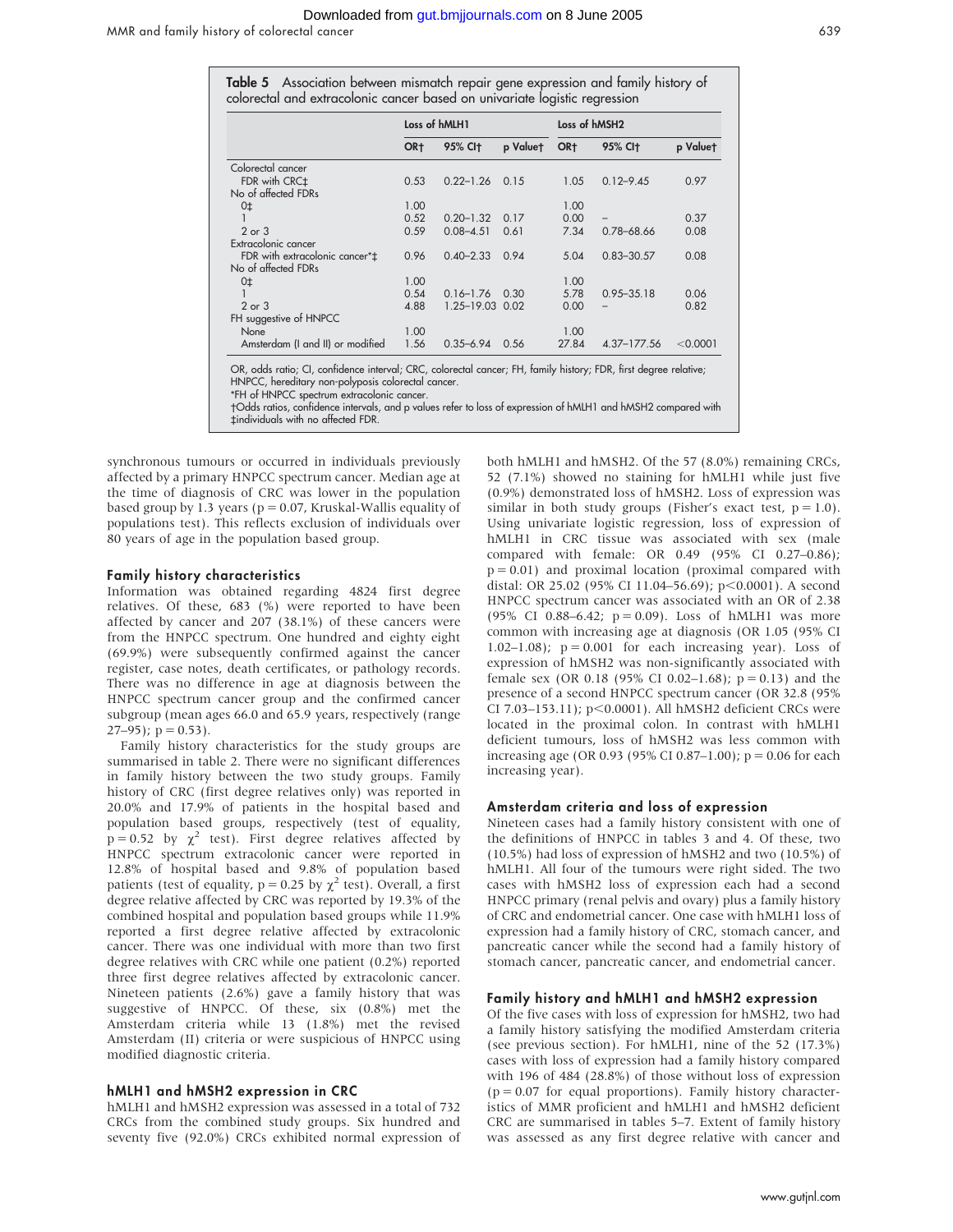Table 6 Association between mismatch repair gene expression and family history of colorectal and extracolonic cancer based on multivariate loaistic rearessio

|                                                      | Loss of hMLH1§  |                     |          | Loss of hMSH2¶  |                     |          |
|------------------------------------------------------|-----------------|---------------------|----------|-----------------|---------------------|----------|
|                                                      | OR <sub>†</sub> | 95% CI <sub>t</sub> | p Valuet | OR <sub>†</sub> | 95% CI <sub>t</sub> | p Valuet |
| FDR with CRC <sup>+</sup>                            | 0.47            | $0.18 - 1.25$       | 0.13     | 0.16            | $0.01 - 3.13$       | 0.23     |
| No of affected FDR                                   |                 |                     |          |                 |                     |          |
| 0 <sub>‡</sub>                                       | 1.00            |                     |          | 1.00            |                     |          |
|                                                      | 0.46            | $0.16 - 1.29$       | 0.14     |                 |                     |          |
| $2$ or $3$                                           | 0.55            | $0.06 - 5.14$       | 0.60     | 0.40            | $0.02 - 9.79$       | 0.57     |
| FDR with extracolonic cancer*‡<br>No of affected FDR | 0.97            | $0.32 - 2.95$       | 0.96     | 2.20            | $0.23 - 20.96$      | 0.49     |
| 0 <sup>‡</sup>                                       | 1.00            |                     |          | 1.00            |                     |          |
|                                                      | 0.61            | $0.16 - 2.27$       | 0.46     | 2.59            | $0.27 - 24.89$      | 0.41     |
| 2 or 3                                               | 9.15            | 1.18-70.84          | 0.03     |                 |                     |          |

Odds ratios, confidence intervals, and p values refer to loss of expression of hMLH1 and hMSH2 compared with `individuals with no affected FDR.

-Adjusted for age at diagnosis, sex, and family history suggestive of HNPCC (not adjusted for tumour location as all tumours were right sided).

§Adjusted for tumour location, age at diagnosis, sex, and family history suggestive of HNPCC.

number of affected first degree relatives. Table 5 summarises odds ratios for MMR deficient CRC based on family history of colorectal and HNPCC spectrum extracolonic cancer using univariate logistic regression. Table 6 summarises odds ratios for MMR deficient CRC using a multivariate logistic regression analysis. Table 7 summarises relative cancer risk in first degree relatives of patients with MMR proficient and hMLH1 and hMSH2 deficient CRC.

In table 5, there was no association between loss of hMLH1 or hMSH2 and family history of CRC overall ( $p = 0.15$  for hMLH1,  $p = 0.97$  for hMSH2). In the presence of multiple affected relatives, this comparison approached significance for hMSH2 (OR 7.34 (95% CI 0.78–68.7);  $p = 0.08$ ). For extracolonic tumours, there was no association with loss of expression of hMLH1 ( $p = 0.94$ ) except for the category of two or more affected relatives (OR 4.88 (95% CI 1.25–19.03);  $p = 0.02$ ). For hMSH2, the risk for those with a family history approached significance (OR 5.04 (95% CI 0.83–30.57);  $p = 0.08$ ); this effect was all due to the family history of one extracolonic cancer.

The association between hMLH1 deficient CRC and family history of HNPCC extracolonic cancer was seen to be more marked using a multivariate logistic regression analysis (including adjustment for tumour location, sex, age at diagnosis, and family history suggestive of HNPCC: OR 9.15 (95% CI 1.18–70.84);  $p = 0.03$ ) (table 6). This association was seen whether or not HNPCC type family history was adjusted for (data not shown). These findings suggest that the observed association between family history of HNPCC spectrum extracolonic cancer and hMLH1 deficient CRC is independent of clinically recognisable HNPCC based on family history assessment. However, the effect of family history on hMSH2 loss of expression in multivariate analysis was reduced (from that in the univariate analysis) after adjusting for a family history suggestive of HNPCC.

Assessment of family history using Amsterdam criteria (I and II) or modified Amsterdam criteria identified that while loss of hMSH2 was clearly associated with a family history suggestive of HNPCC (OR 27.84 (95% CI 4.37–177.56);  $p<0.0001$ ), such a history was not predictive of loss of hMLH1 (OR 1.56 (95% CI 0.35–6.94);  $p = 0.56$ ).

Table 7 summarises relative cancer risk in first degree relatives of CRC cases. Relatives were seen to be at increased risk of developing CRC (relative risk 1.63,  $p$ <0.0001). Cancers of the stomach, ovary, uterus, and pancreas were seen to occur at the same incidence as in the reference population. Relative cancers risks were seen to be similar in relatives of individuals with MMR proficient CRC. Relatives of individuals with hMSH2 deficient CRC were at increased risk of uterine cancer (relative risk 25.0,  $p = 0.003$ ). Although relative risk of CRC was also raised (relative risk 2.70), this was not statistically significant. Relatives of individuals with hMLH1 deficient CRC were not seen to be at increased risk of any cancer.

#### DISCUSSION

This study has detailed the family history characteristics of a large cohort of CRC patients. This cohort was of significance in that cases were identified consecutively and, we believe, can be assumed to be representative of the CRC population in general. Accordingly, CRC cases included in this study were predominantly distal in location, were equally distributed by sex, and occurred at a median age of 70 years.

Familial clustering of CRC is a consistent finding in epidemiological studies.4 29 30 Although it is recognised that recall of family events can be unreliable,<sup>31</sup> 70% of cancers considered of interest in this study were subsequently confirmed against cancer registry or hospital records. However, reports of other cancers outside the HNPCC spectrum were less reliable, with only 39% confirmed. This may, in part, reflect a bias towards confirmation of those cancers considered significant in the setting of familial CRC. There has been less attention paid in the literature to the association between CRC and family history of extracolonic cancer. There is evidence that close relatives of individuals with CRC are also at increased risk of developing cancer of the uterus, ovary, stomach, and breast.<sup>32-34</sup> In this study, HNPCC spectrum extracolonic cancer was reported in 5.1% of first degree relatives.

The incidence of HNPCC in the general population is difficult to estimate. While generally quoted as 5% of all CRCs, numerous studies estimate the HNPCC prevalence to be much lower.<sup>35</sup> <sup>36</sup> In this study, HNPCC assessed by family history alone was estimated to be 2.6%. Six families (0.8%) met the Amsterdam criteria (I and II) while a further 13 (1.8%) were thought to represent HNPCC based on modified criteria.

Germline mutations in DNA MMR genes play a causative role in the development of CRC through HNPCC. Modelling has suggested that the familial risk is not due entirely to HNPCC,<sup>37</sup> raising the possibility that MMR abnormalities play a broader role in susceptibility. Alternatively, acquired mutations may be more common in certain individuals rendered susceptible, perhaps by the interaction of inherited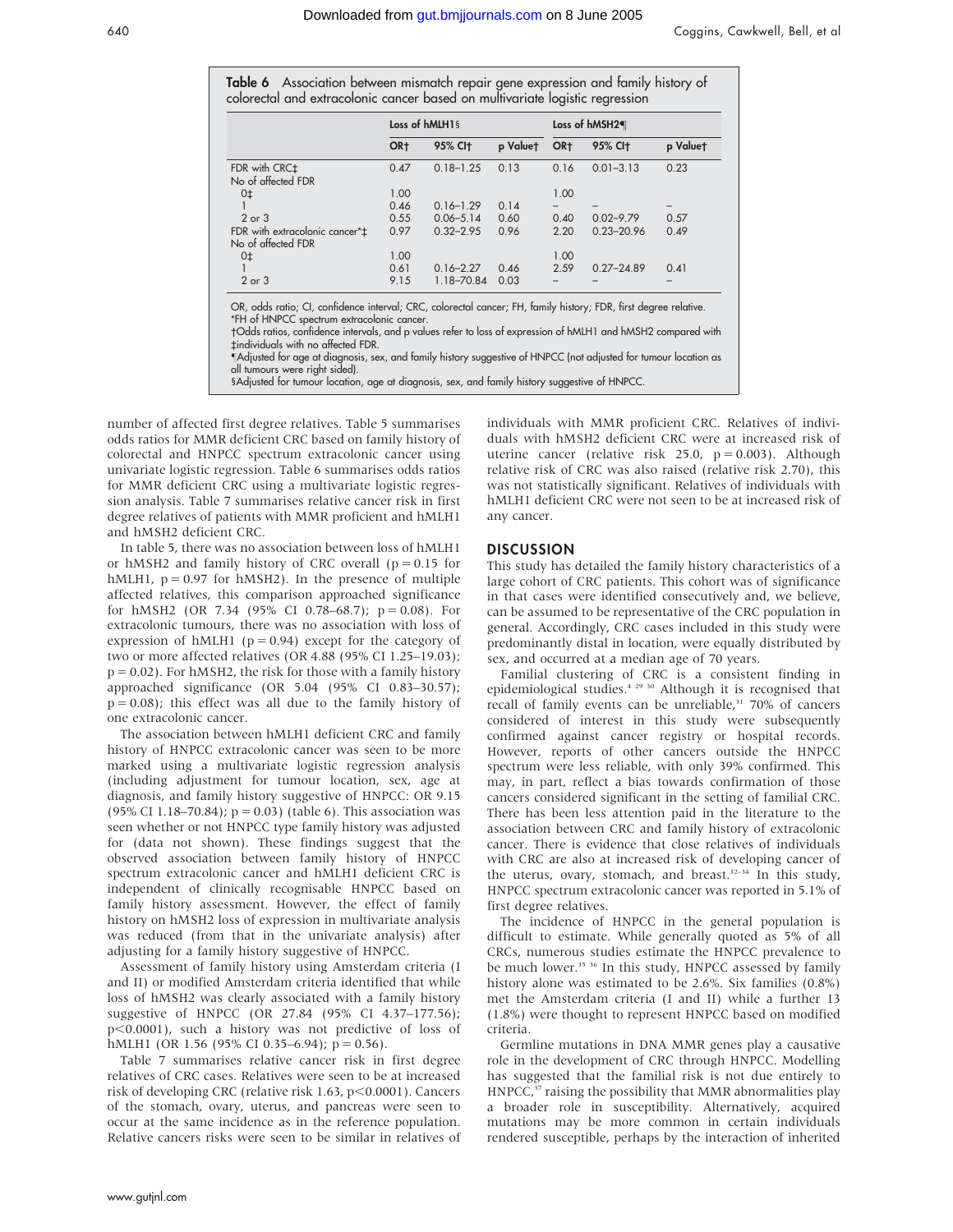| <b>MMR</b> status in<br>proband | <b>Tumour site</b><br>in FDR | No of observed<br>cancers | No of expected<br>cancers | <b>RR</b>                | p Value*                 |
|---------------------------------|------------------------------|---------------------------|---------------------------|--------------------------|--------------------------|
| All CRCs                        | Stomach                      | 50                        | 42.1                      | 1.18                     | 0.13                     |
|                                 | Pancreas                     | 13                        | 21.1                      | 0.61                     |                          |
|                                 | Uterus                       | 14                        | 16.0                      | 0.88                     |                          |
|                                 | Ovary                        | 10                        | 20.3                      | 0.49                     |                          |
|                                 | Gall bladder                 | $\overline{4}$            | 3.8                       | 1.04                     | 0.53                     |
|                                 | Kidney                       | 5                         | 14.7                      | 0.34                     |                          |
|                                 | Colon/rectum                 | 164                       | 100.52                    | 1.63                     | < 0.0001                 |
|                                 | <b>HNPCC</b> sites           | 260                       | 218.4                     | 1.19                     | 0.003                    |
| MMR competent†                  | Stomach                      | 47                        | 38.7                      | 1.21                     | 0.11                     |
|                                 | Pancreas                     | 11                        | 19.3                      | 0.57                     |                          |
|                                 | <b>Uterus</b>                | 10                        | 14.6                      | 0.68                     |                          |
|                                 | Ovary                        | 9                         | 18.6                      | 0.48                     | $\overline{\phantom{0}}$ |
|                                 | Gall bladder                 | 3                         | 3.5                       | 0.85                     |                          |
|                                 | Kidney                       | 5                         | 13.5                      | 0.37                     | $\overline{\phantom{0}}$ |
|                                 | Colon/rectum                 | 155                       | 92.2                      | 1.68                     | < 0.0001                 |
|                                 | <b>HNPCC</b> sites           | 240                       | 200.3                     | 1.19                     | 0.004                    |
| hMSH2 deficient                 | Stomach                      |                           |                           | $\overline{\phantom{0}}$ |                          |
|                                 | Pancreas                     | $\overline{\phantom{0}}$  |                           |                          |                          |
|                                 | Uterus                       | $\overline{2}$            | 0.08                      | 25.00                    | < 0.0001                 |
|                                 | Ovary                        | $\overline{\phantom{0}}$  | $\overline{\phantom{0}}$  | $\overline{\phantom{0}}$ |                          |
|                                 | Gall bladder                 |                           |                           |                          |                          |
|                                 | Kidney                       | $\overline{\phantom{0}}$  |                           |                          |                          |
|                                 | Colon / rectum               | $\overline{2}$            | 0.74                      | 2.70                     | 0.17                     |
|                                 | <b>HNPCC</b> sites           | $\overline{\mathcal{A}}$  | 1.54                      | 2.59                     | 0.07                     |
| hMLH1 deficient                 | Stomach                      | 3                         | 3.12                      | 0.96                     | 0.56                     |
|                                 | Pancreas                     | $\overline{2}$            | 1.59                      | 1.26                     | 0.47                     |
|                                 | Uterus                       | $\overline{2}$            | 1.3                       | 1.54                     | 0.14                     |
|                                 | Ovary                        | $\mathbf{1}$              | 1.6                       | 0.64                     |                          |
|                                 | Gall bladder                 | $\mathbf{1}$              | 0.3                       | 3.33                     | 0.26                     |
|                                 | Kidney                       | $\overline{\phantom{0}}$  |                           |                          |                          |
|                                 | Colon/rectum                 | $\overline{7}$            | 7.6                       | 0.92                     | 0.20                     |
|                                 | <b>HNPCC</b> sites           | 16                        | 16.5                      | 0.97                     | 0.40                     |
|                                 |                              |                           |                           |                          |                          |

HNPCC sites include stomach, pancreas, uterus, ovary, colon, rectum, kidney, and gall bladder

polymorphic genes and environmental exposure. Eight per cent of cancers in this study were shown to be deficient in MMR. A small proportion of these cancers could represent HNPCC cases but there was no evidence of an association between loss of MMR and family history of CRC except for multiple affected relatives and hMSH2. These findings are in keeping with previous studies.<sup> $27,38$ </sup> In comparison, however, there is evidence of an association between MMR deficient CRC and family history of HNPCC spectrum extracolonic cancer. Loss of hMLH1 and hMSH2 was approximately five times more common in individuals with a family history of extracolonic cancer (of two or three relatives for hMLH1 or one relative for hMSH2), compared with those with no family history. The general characteristics of hMSH2 deficient CRC (proximal location, young age at diagnosis, association with development of multiple primary cancers, and association with family history suggestive of HNPCC) are consistent with causative germline mutations. hMLH1 deficient CRCs identified in this study do not exhibit characteristics suggestive of HNPCC. In contrast with hMSH2 deficient cancer, hMLH1 deficient CRCs tend to occur at a later age (75.0 years of age for those with a family history of colorectal or HNPCC spectrum) and in the absence of a family history suggestive of HNPCC. The observed association between hMLH1 deficient CRC and family history of HNPCC spectrum extracolonic cancer persists with or without inclusion of HNPCC-like characteristics in a multivariate analysis, suggesting that loss of hMLH1 in CRC occurs independently of germline MMR mutations. These data therefore suggest another mechanism predisposing to loss of hMLH1 in individuals with a family history of extracolonic cancer. An example of such a putative

mechanism would be susceptibility to promoter methylation as methylation is known to be associated with loss of expression of  $h$ MLH1.<sup>23 24</sup> Such an observation of promoter hypermethylation of hMLH1 has been made for adenomatous polyps found in close relatives of patients with CRC.<sup>40</sup>

#### ACKNOWLEDGMENTS

We wish to thank Sally Gray, Department of Histopathology; Leeds Teaching Hospitals NHS Trust, and the Northern and Yorkshire Cancer Registry and Information Service (NYCRIS) for their assistance in this study. RC was funded by the Leslie Silver Charitable Trust. LC, SB, and PQ were funded by Yorkshire Cancer Research. This research was supported by Cancer Research UK.

#### Authors' affiliations .....................

R P Coggins, Cancer Research UK Genetic Epidemiology Laboratory, St James's University Hospital, Leeds, and Department of Surgery, Leeds

General Infirmary, Leeds, UK G P Crockford, D T Bishop, Cancer Research UK Genetic Epidemiology Laboratory, St James's University Hospital, Leeds, UK

P J Finan, Department of Surgery, Leeds General Infirmary, Leeds

L Cawkwell, S M Bell, P Quirke, Academic Unit of Pathology, University of Leeds, Leeds

Conflict of interest: None declared.

#### REFERENCES

- 1 Duncan JL, Kyle J. Family incidence of carcinoma of the colon and rectum in north-east Scotland. Gut 1982;23:169–71.
- 2 Kune GA, Kune S, Watson LF. The role of heredity in the etiology of large bowel cancer: data from the Melbourne Colorectal Cancer Study. World J Surg 1989;13:124–9.
- 3 Johns LE, Houlston RS. A systematic review and meta-analysis of familial colorectal cancer risk. Am J Gastroenterol 2001;96:2992–3003.